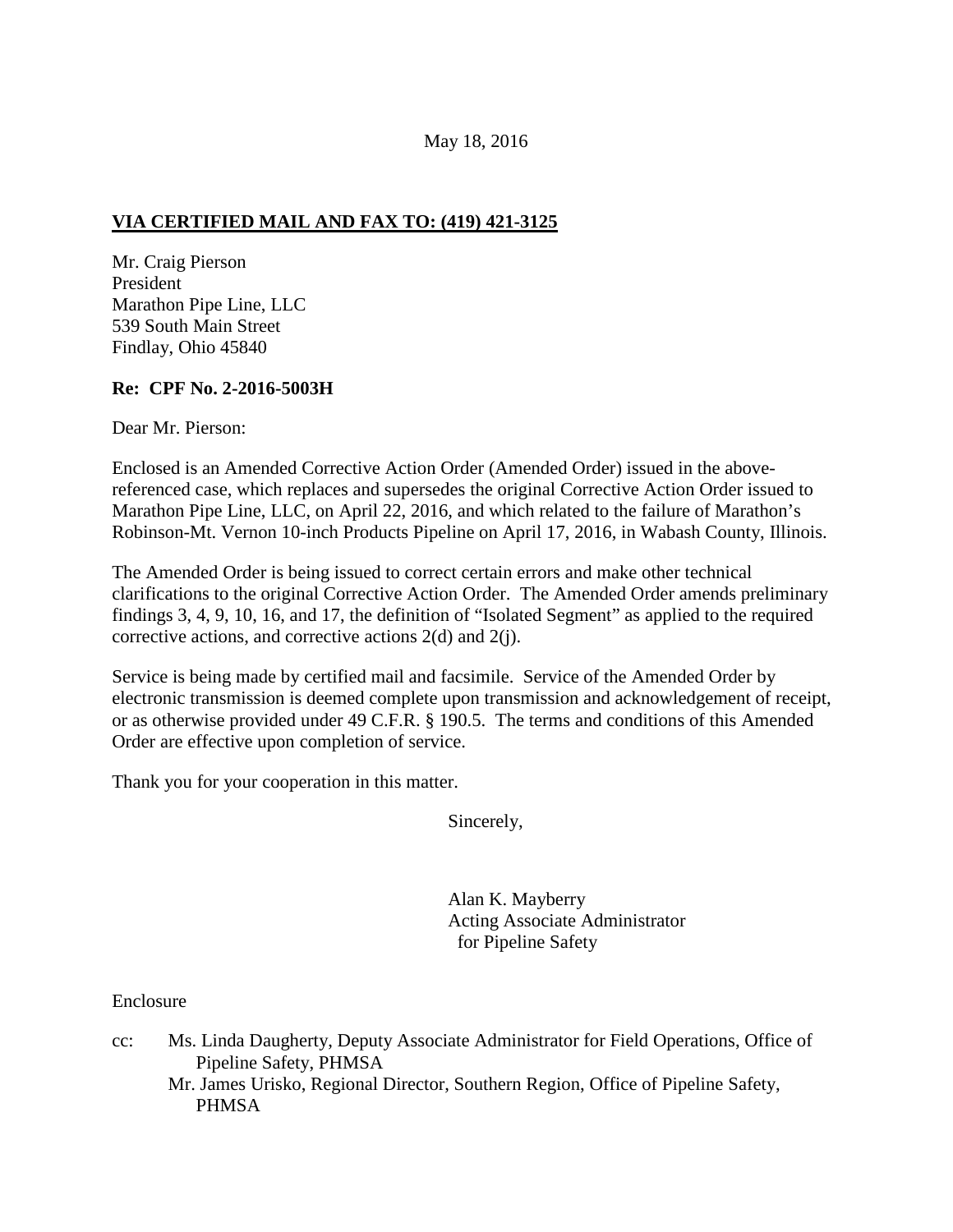## **U.S. DEPARTMENT OF TRANSPORTATION PIPELINE AND HAZARDOUS MATERIALS SAFETY ADMINISTRATION OFFICE OF PIPELINE SAFETY WASHINGTON, D.C. 20590**

| In the Matter of                |  |
|---------------------------------|--|
| <b>Marathon Pipe Line, LLC,</b> |  |
| Respondent.                     |  |

**Marathon Pipe Line, LLC, ) CPF No. 2-2016-5003H**

#### **AMENDED CORRECTIVE ACTION ORDER**

#### **Purpose and Background:**

This Amended Corrective Action Order (Order) is being issued under the authority of 49 U.S.C. § 60112 to require Marathon Pipe Line, LLC (Marathon or Respondent), to take the necessary corrective action to protect the public, property, and the environment from potential hazards associated with the recent failure on its Robinson-Mt. Vernon 10-inch products pipeline.

Marathon operates a 78.4-mile pipeline segment referred to as the Robinson-Mt. Vernon 10-inch products pipeline (Mt. Vernon Line). The pipeline passes through Crawford, Lawrence, and Wabash Counties in Illinois and through Gibson and Posey Counties in Indiana, transporting refined products, a blend of grade gasoline, ultra-low sulfur diesel, and jet fuel, in a batched system. On April 17, 2016, a reportable accident occurred at the Mt. Vernon Line crossing over the Wabash River in Wabash County, Illinois (Wabash River Crossing), located between the Robinson Refinery in Robinson, Illinois, and the Mt. Vernon Station in Mt. Vernon, Indiana.

As of April 22, 2016, Marathon estimated a release of 48,300 gallons of ultra-low sulfur diesel fuel from the Mt. Vernon Line failure (the Failure). The cause of the Failure has not yet been determined.

On April 22, 2016, PHMSA issued a Corrective Action Order to Marathon. This Amended Corrective Action Order replaces and supersedes the CAO issued to Marathon on April 22, 2016.

Pursuant to 49 U.S.C. § 60117, the Office of Pipeline Safety (OPS), PHMSA, initiated an investigation of the Failure, the preliminary findings of which are as follows.

#### **Preliminary Findings:**

1) On the morning of April 17, 2016, a resident on the Illinois side of the Wabash River observed a sheen on the river water, downstream of the Wabash River Crossing. The resident notified the Wabash County, Illinois Sheriff's Department, which in turn,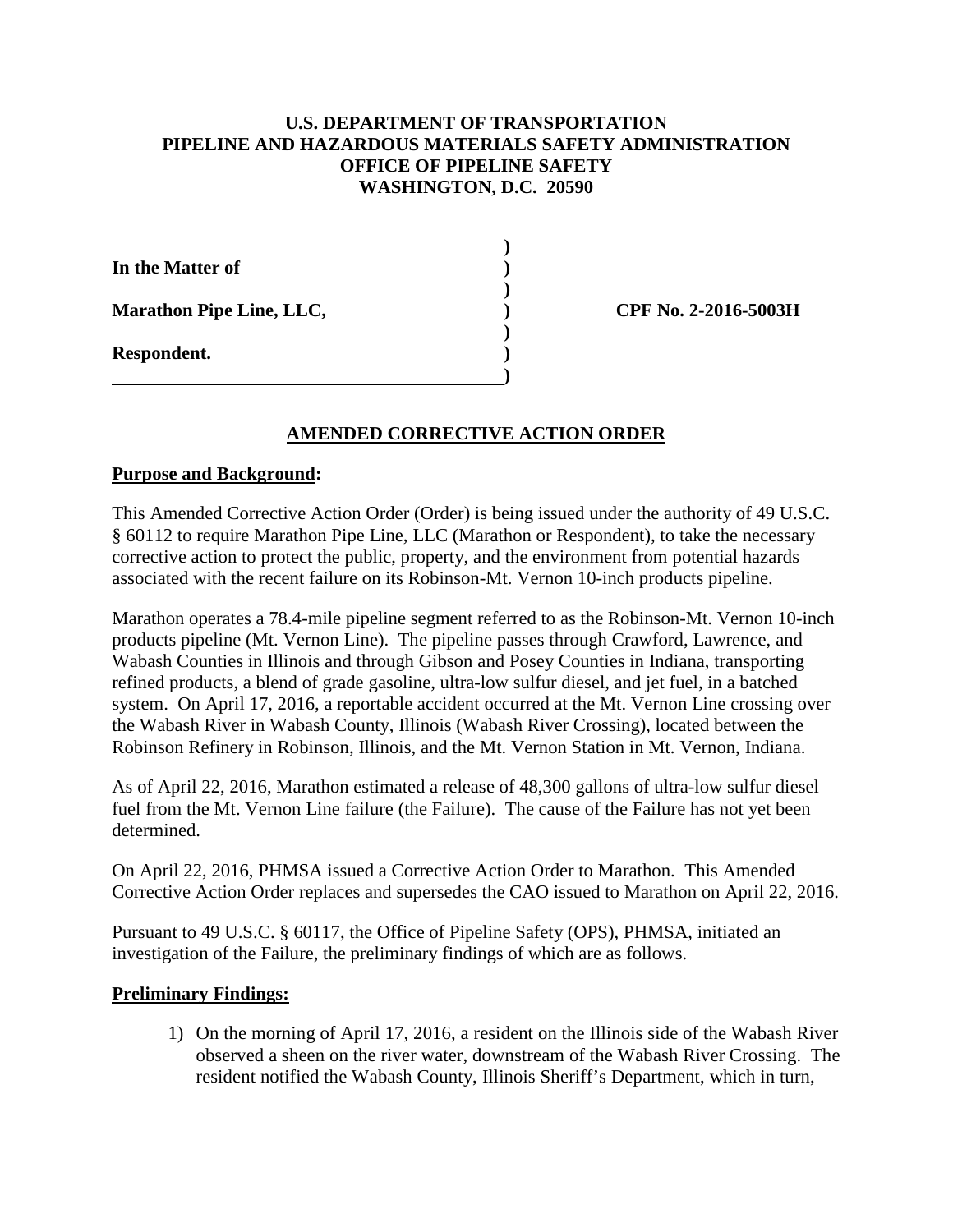notified the Mt. Carmel, Illinois, Fire Department at 11:25 a.m., Central Daylight Time (CDT).

- 2) The Mt. Carmel Fire Department observed the sheen on the river and, after reviewing its pipeline maps, notified Marathon at 11:59 a.m.
- 3) Upon notification, Respondent deployed crews to investigate the reported sheen. Marathon confirmed the presence of a sheen on the Wabash River and consequently shut down the Mt. Vernon Line by closing block valve TWRKIRK-MVERBVTR-22, (TR-22), located in Illinois at milepost (MP) 51.5, at 2:26 p.m. CDT and also closing block valve TWRILIN-MVERBVTR-23, (TR 23), located Indiana at MP 56.1, at 2:31 p.m. CDT. The segment between these two block valves spans – a distance of 4.5 miles (Isolated Segment).
- 4) At 1:54 p.m. CDT on April 17, 2016, Respondent initially reported a sheen on the Wabash River to the National Response Center (NRC Report No. 1145495). This NRC report was updated the same day at 10:05 p.m. CDT, reporting the release of diesel from its pipeline (NRC Report No. 1145511).
- 5) Respondent estimates 48,300 gallons of ultra-low sulfur diesel fuel have been released as a result of the Failure. Marathon also reported that sheen was discovered at the confluence of the Wabash and Ohio Rivers. Marathon deployed five Shoreline Cleanup and Assessment Technique (SCAT) teams.
- 6) On April 17, 2016, Respondent's personnel also attempted boom deployment but were hampered by high water levels and high river velocity. Marathon also dispatched an aerial patrol to determine the extent of the sheen, and began setting up its unified incident command center in Grayville, IL.
- 7) The Mt. Vernon Line is a single 10-inch diameter products pipeline that transports refined products, a blend of grade gasoline, ultra-low sulfur diesel, and jet fuel, in a batched system. The pipeline originates at the Robinson Refinery in Robinson, Illinois, and terminates at the Mt. Vernon station in Mt. Vernon, Indiana, a distance of approximately 78.4 miles (Affected Segment).
- 8) The Failure occurred on the Affected Segment on the Mt. Vernon Line, at the Wabash River Crossing near milepost (MP) 53.2 (Failure Site).
- 9) The Affected Segment was constructed in 1951 and consists of 10-inch diameter, 0.307" wall thickness, Grade API 5L X42 Low-Frequency Electric Resistance Welded (LF-ERW) seam pipe. The Affected Segment also has a coal tar coating and an impressed current cathodic protection (CP) system. The manufacturer of the pipeline is unknown.
- 10) The maximum operating pressure (MOP) of Respondent's Mt. Vernon Line is 1,359 pounds per square inch (psig), as established by an 11-hour hydrostatic test in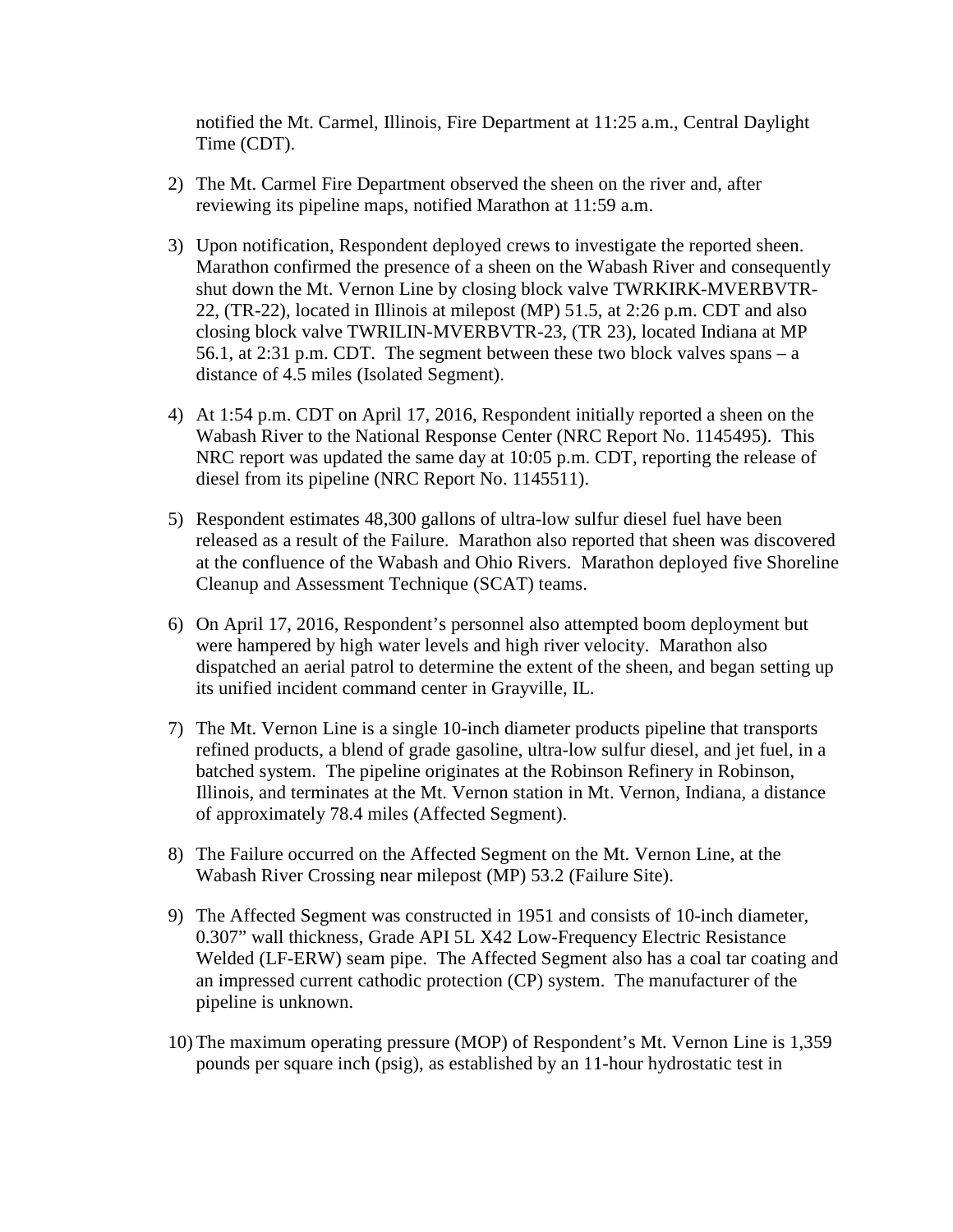August 2015. At the time of the Failure, the Mt. Vernon Line was operational but no product was flowing through the pipeline.

- 11) Marathon asserts that cessation of operation of the Mt. Vernon Line occurred for reasons unrelated to the Failure.
- 12) On April 17, 2016, at a site close to the Wabash River Crossing where the sheen had been observed, Respondent took water samples to confirm concentration of petroleum product in the water, and deployed divers to assess the condition of the Mt. Vernon Line.
- 13)Respondent's divers found that approximately 60 feet of the Mt. Vernon Line was exposed and no longer covered by the river bottom. Additionally, portions of the 60 foot segment of exposed pipeline were not supported by the river bottom.
- 14)Respondent injected the Mt. Vernon Line with water to determine if the line would hold pressure. The water-injection test revealed that the pipeline was not holding pressure.
- 15) Further, during this water-injection test, Respondent's employees and PHMSA OPS personnel observed bubbles in the water over the pipeline, as well as an increase in diesel smell. Respondent's employees and PHMSA OPS personnel believed the bubbles and smell collectively indicated a leak in the Mt. Vernon Line.
- 16) Marathon reported to PHMSA that it believes the leak started on the Mt Vernon line around 3:00 a.m. CDT on April 17, 2016, at a small leak rate – the pressure on the Mt. Vernon Line was 191 psig.
- 17)Respondent notes the leak on the Mt. Vernon Line worsened over time because at approximately 5:00 a.m. CDT on April 17, 2016, the pressure calculated at 73 psig.
- 18) Marathon partnered with the U.S. Environmental Protection Agency, Illinois Environmental Protection Agency, the Illinois Emergency Management Agency, the Indiana Department of Environmental Management, the U.S. Coast Guard, and PHMSA to establish a Unified Command in order to more effectively respond to the Failure.
- 19) There were no impacts to life or property as a result of the Failure.
- 20) The cause of the Failure is unknown, and therefore it is also unknown if the conditions that led to the Failure on the Isolated Segment are also present on the Affected Segment. While the investigation is ongoing, the Mt. Vernon Line remains out of service.
- 21) Marathon has not yet developed a repair plan for the Isolated Segment, but is considering horizontally directionally drilling a new pipe section at the Wabash River Crossing as an alternative to repairing the failed line.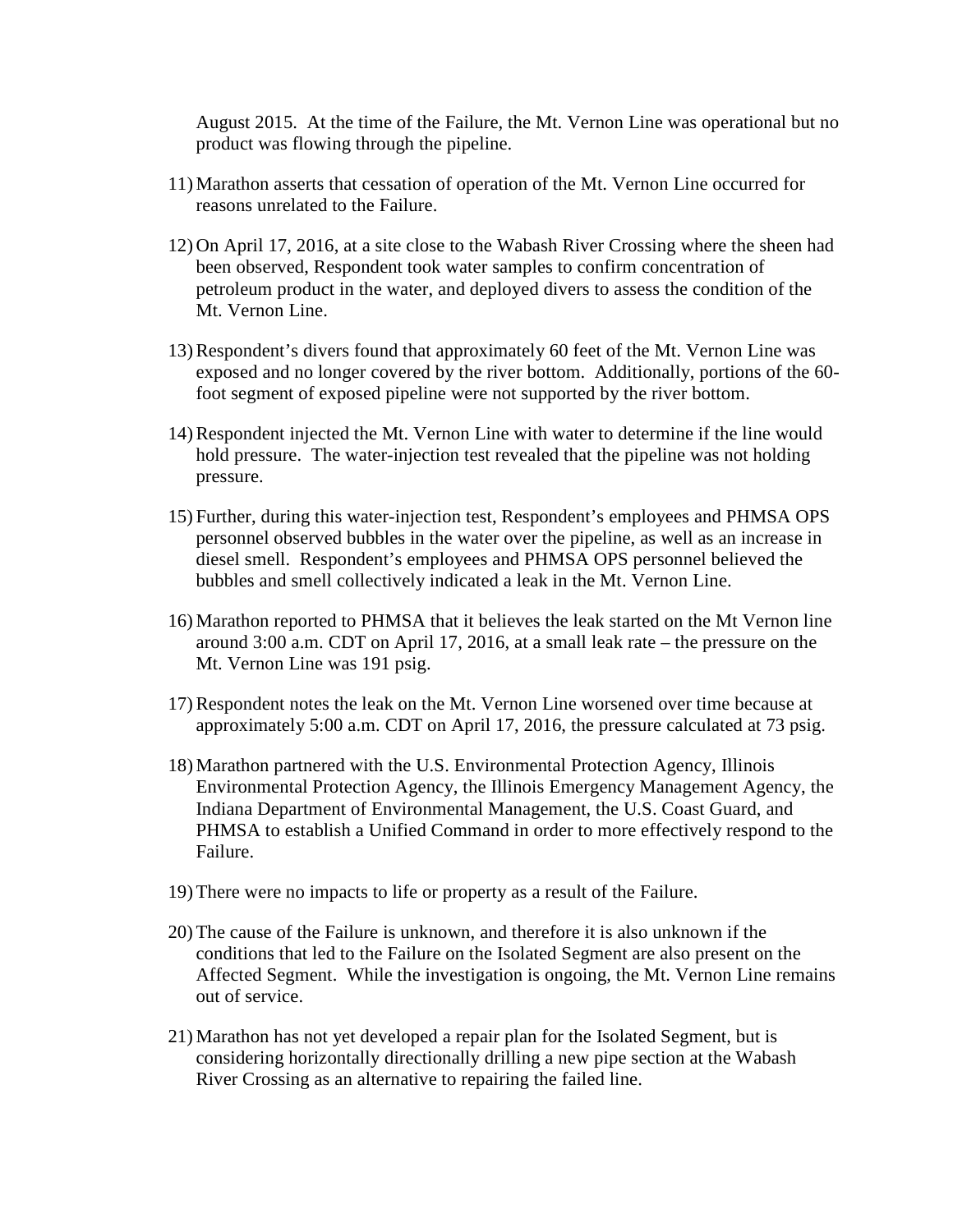22)Respondent also operates a 6-inch line that runs from Kirkwood Station, Illinois, to Mt. Vernon Terminal, Indiana, a distance of approximately 57.3 miles. This line runs parallel to the Mt. Vernon Line and also crosses the Wabash River at MP 53.2. This line was abandoned in 1984 and Respondent asserts it was not a factor in the Failure.

### **Determination of Necessity for Corrective Action Order and Right to Hearing:**

Section 60112 of Title 49, United States Code, provides for the issuance of a Corrective Action Order, after reasonable notice and the opportunity for a hearing, requiring corrective action, which may include the suspended or restricted use of a pipeline facility, physical inspection, testing, repair, replacement, or other action, as appropriate. The basis for making the determination that a pipeline facility is or would be hazardous, requiring corrective action, is set forth both in the above-referenced statute and 49 C.F.R. § 190.233, a copy of which is enclosed.

Section 60112 and the regulations promulgated thereunder provide for the issuance of a Corrective Action Order, without prior notice and opportunity for hearing, upon a finding that failure to issue the Order expeditiously would result in the likelihood of serious harm to life, property, or the environment. In such cases, an opportunity for a hearing and expedited review will be provided as soon as practicable after the issuance of this Order.

After evaluating the foregoing preliminary findings of fact, I find that continued operation of the Affected Segment without corrective measures is or would be hazardous to life, property, or the environment. Additionally, the Mt. Vernon Line was constructed in 1952 of low frequency ERW pipe, a known threat to pipeline integrity under certain conditions, and is used to transport products of a hazardous nature. Further, there is soil and water contamination in the vicinity and downstream of the Failure Site, the cause of the Failure is still unknown, and therefore it also unknown if the conditions that led to the Failure on the Isolated Segment are present on the Affected Segment. Last, there is still an ongoing investigation to determine the cause of the Failure. Based on these factors, I find that a failure to issue this Order expeditiously to require immediate corrective action would result in the likelihood of serious harm to life, property, or the environment.

Accordingly, this Order mandating immediate corrective action is issued without prior notice and opportunity for a hearing. The terms and conditions of this Order are effective upon receipt.

Within 10 days of receipt of this Order, Respondent may contest its issuance obtain expedited review either by answering in writing or requesting a hearing under 49 C.F.R. § 190.211, to be held as soon as practicable under the terms of such regulation, by notifying the Associate Administrator for Pipeline Safety in writing, with a copy to the Director, Southern, PHMSA (Director). If Respondent requests a hearing, it will be held telephonically or in-person in Southern Region office or Washington, D.C.

After receiving and analyzing additional data in the course of this investigation, PHMSA may identify other corrective measures that need to be taken. In that event, PHMSA will notify Respondent of any additional measures that are required and an amended Order issued, if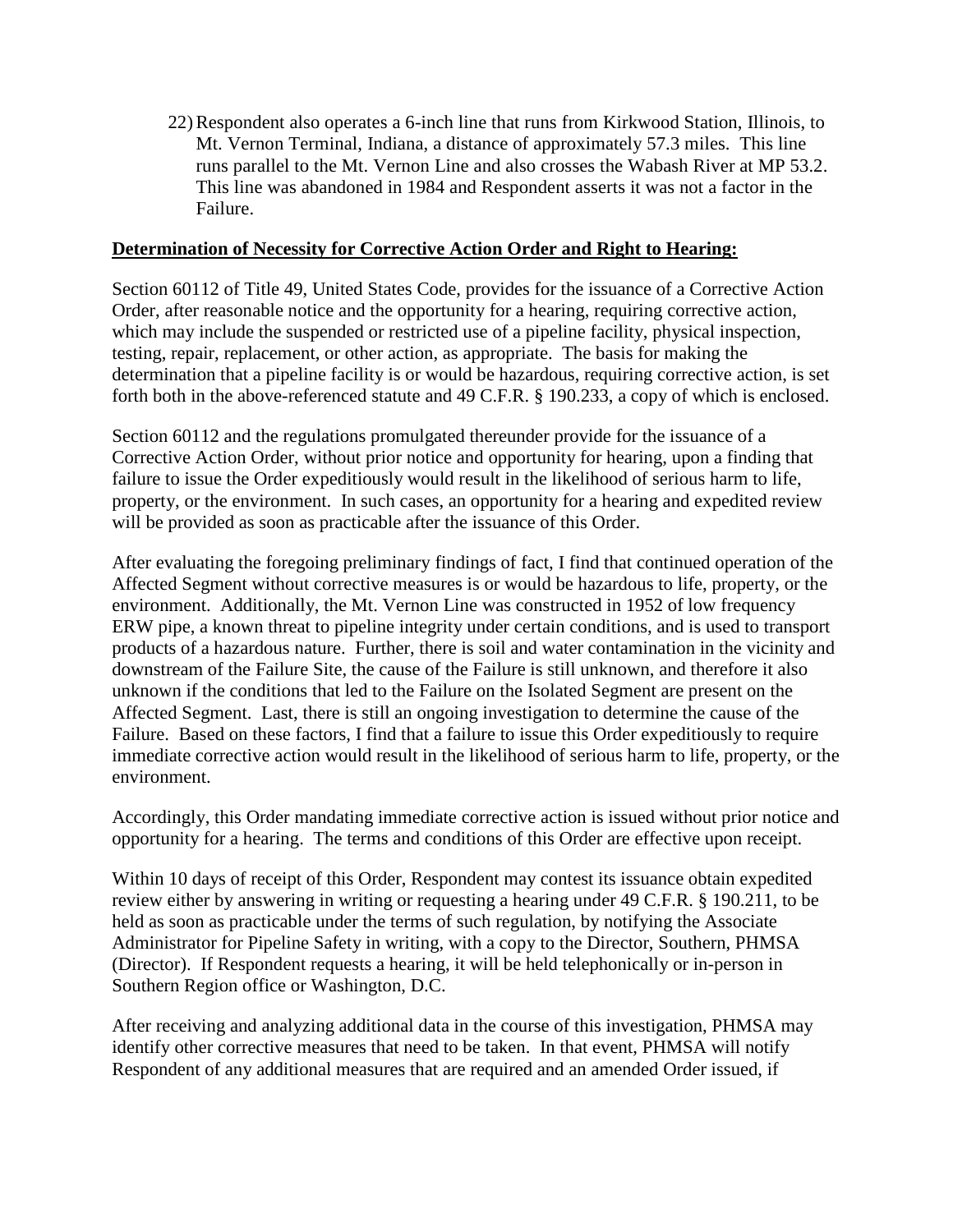necessary. To the extent consistent with safety, Respondent will be afforded notice and an opportunity for a hearing prior to the imposition of any additional corrective measures.

## **Required Corrective Actions:**

Pursuant to 49 U.S.C. § 60112, I hereby order Marathon to immediately take the following corrective actions for the Affected Segment and Isolated Segment:

## *Definitions:*

The term "Affected Segment" means Respondent's Robinson-Mt. Vernon 10-inch products pipeline, (Mt. Vernon Line), originating at the Robinson Refinery in Robinson, Illinois and terminating at the Mt. Vernon station in Mt. Vernon, Indiana, a distance spanning approximately 78.4 miles.

The term "Isolated Segment" means the section on Respondent's Mt. Vernon line between block valve TWRKIRK-MVERBVTR-22, (TR-22), located in Illinois at milepost (MP) 51.5, and block valve TWRILIN-MVERBVTR-23, (TR 23), located Indiana at MP 56.1. The segment between these two block valves spans – a distance of 4.5 miles.

The term "Director" means Director, Southern Region, PHMSA.

The term "Failure Site" means the affected Segment on Respondent's Mt. Vernon line, at the Wabash River crossing near milepost (MP) 53.2

- 1. *Shutdown of Pipeline.* Marathon must not operate the *Isolated Segment* until authorized to do so by the Director.
- 2. *Restart Plan*. Prior to resuming operation of the *Isolated Segment,* Marathon must develop and submit a written *Restart Plan* to the Director for prior approval.
	- a. The Director may approve the *Restart Plan* incrementally without approving the entire plan, but the *Isolated Segment* cannot resume operation until the *Restart Plan* is approved in its entirety.
	- b. Once approved by the Director, the *Restart Plan* will be incorporated by reference into this Order.
	- c. The *Restart Plan* must include procedures to safely return the *Isolated Segment* to service and provide evidence that all mandated actions required prior to restart are adequately completed.
	- d. The *Restart Plan* must include repair or replacement of the pipeline crossing of the Wabash River as follows:
		- i. If the pipeline crossing is repaired, the pipeline repair must provide adequate support and protection to prevent future scour and damage.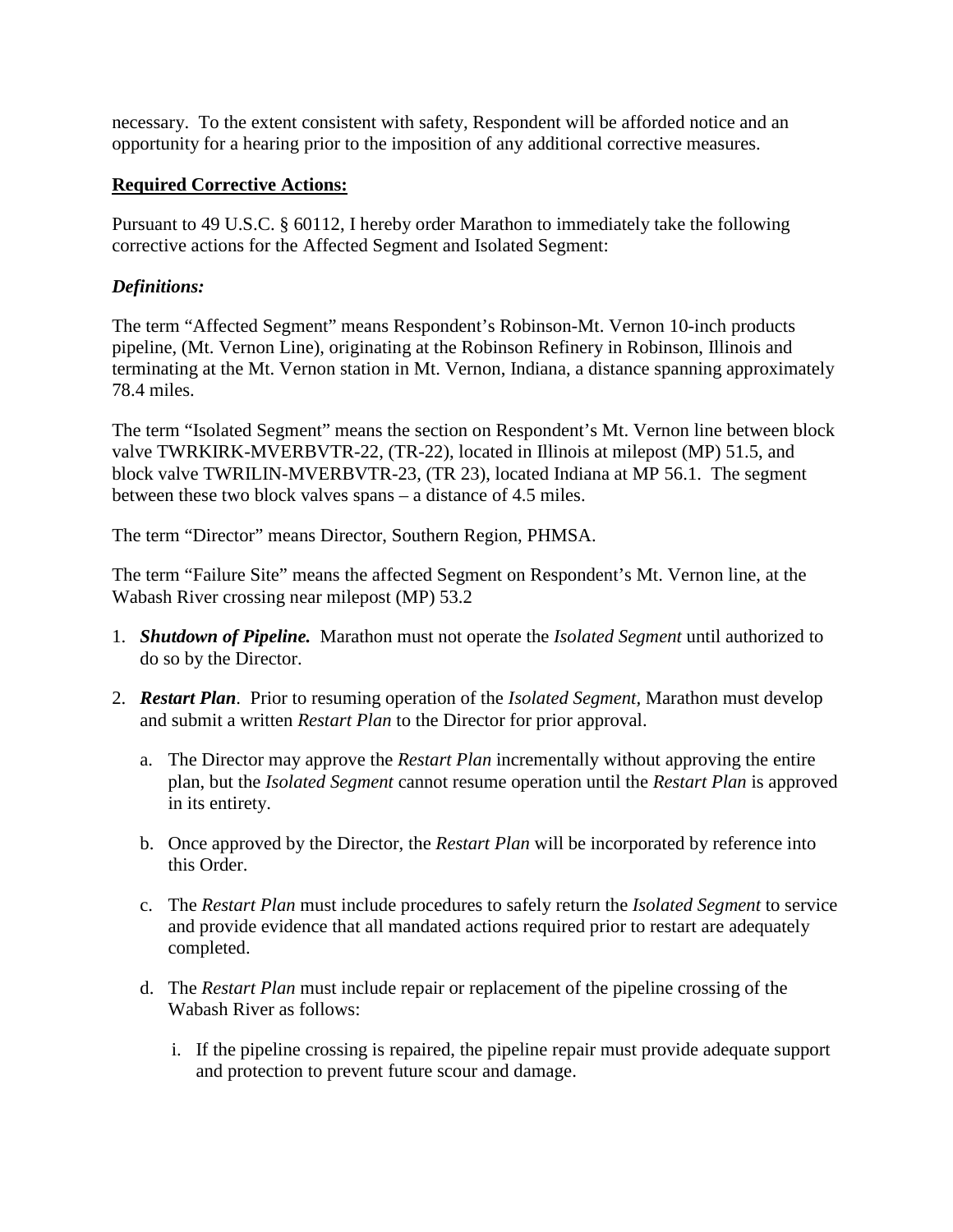- ii. If the pipeline crossing is replaced, a horizontally directionally drilled (HDD) pipeline crossing must be made.
- e. The *Restart Plan* must specify a day-light restart and must include advance communications with local emergency response officials.
- f. The *Restart Plan* must provide for a review of the *Isolated Segment* for conditions similar to those in which the failure occurred. This review should include a review of Marathon's construction, operating and maintenance (O&M) and integrity management records such as ILI results, hydrostatic tests, root cause failure analysis of prior failures, aerial and ground patrols, corrosion, cathodic protection, excavations and pipe replacements. Marathon must address any findings that require remedial measures to be implemented prior to restart.
- g. The *Restart Plan* must include documentation of the completion of all mandated actions and a management of change plan to ensure that all procedural modifications are incorporated into Marathon's operations and maintenance manual.
- h. The *Restart Plan* must provide for hydrostatic pressure testing of the *Isolated Segment.*
- i. Prior to restart, Marathon must submit to the Director a contingency plan to operate and monitor the *Isolated Segment* during flooding conditions, including enhanced patrolling and surveillance.
- j. Within 90 days of restarting the *Isolated Segment*, perform an ILI to ensure that there has been no metal loss, deformation, or other damage to the *Affected Pipeline*. If the cause(s) of the failure are determined to apply only to the Wabash River crossing, and the Wabash River crossing is replaced with an HDD pipeline crossing, the Director may waive the requirement to perform an ILI of the *Affected Pipeline* upon request, with supporting justification, by Marathon.
- 3. *Mechanical and Metallurgical Testing*. Within 45 days of receipt of this Order, Marathon must complete mechanical and metallurgical testing, as well as a failure analysis of the failed pipe, including an analysis of soil samples and any foreign materials. The testing and failure analysis must be completed by an independent laboratory or expert. Complete the testing and analysis as follows:
	- a. Document the chain-of-custody when handling and transporting the failed pipe section and other evidence from the Failure Site;
	- b. Within 10 days of removing the failed pipe, develop and submit the testing protocol and the proposed testing laboratory to the Director for prior approval;
	- c. Prior to beginning the mechanical and metallurgical testing, provide the Director with the scheduled date, time, and location of the testing to allow for an OPS representative to witness the testing;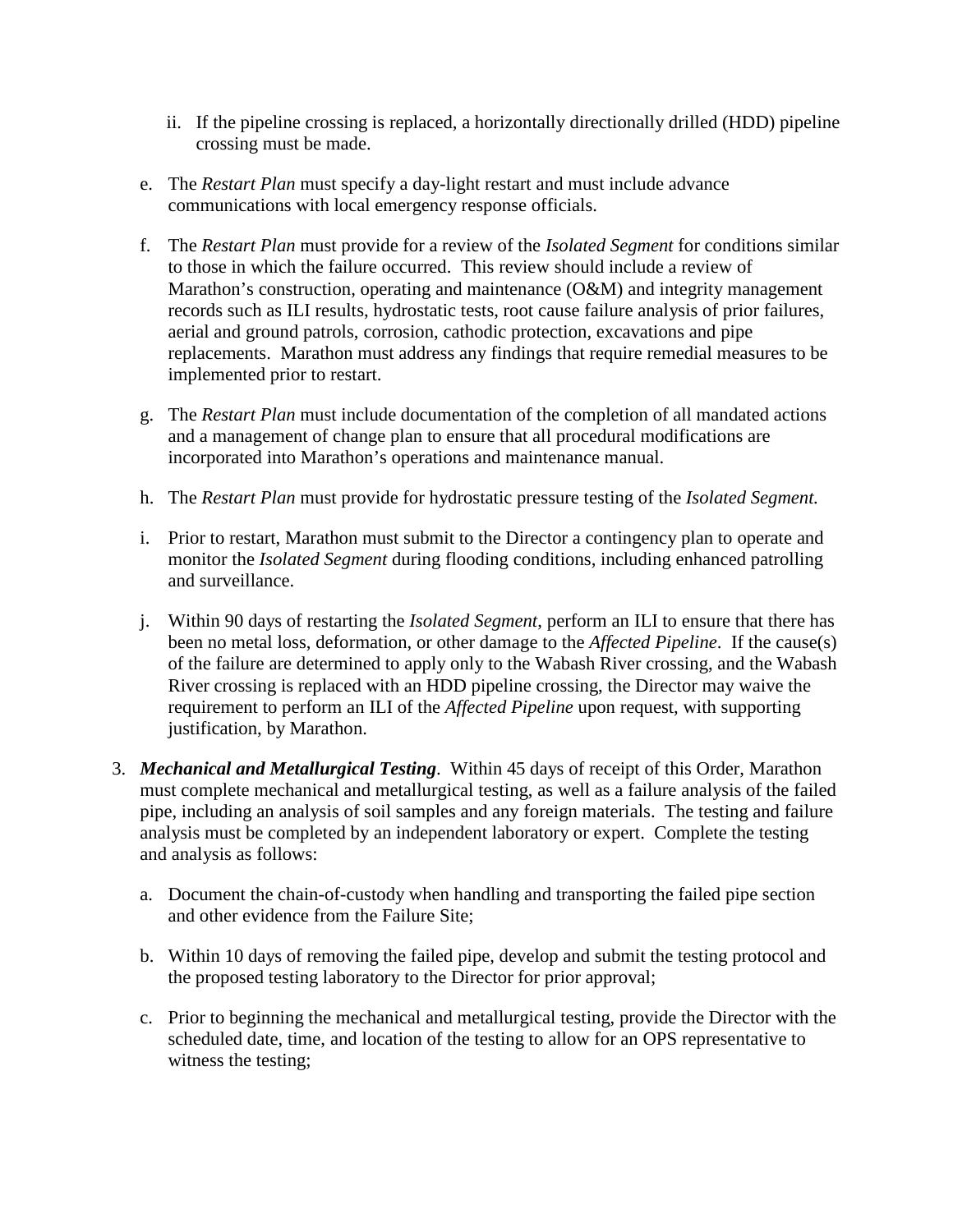- d. Ensure the testing laboratory distributes all reports whether draft or final in their entirety to the Director at the same time they are made available to Marathon; and
- e. The Director may grant an extension of time, in accordance with **Item 11** *Extensions of Time,* to complete the Mechanical and Metallurgical Testing.

## 4. *Root Cause Failure Analysis.*

- a. Within 90 days following receipt of this Order, Marathon must complete a root cause failure analysis (RCFA) and submit a final report of this RCFA to the Director. The RCFA must be supplemented/facilitated by an independent third-party acceptable to the Director and must document the decision making process and all factors contributing to the failure, including river scouring of the pipeline crossing. The final report must include findings and any lessons learned whether the findings and any lessons learned are applicable to other locations within Marathon's pipeline system, and actions Marathon is taking for those other locations where the lessons learned are applicable.
- b. The Director may grant an extension of time, in accordance with **Item 11** *Extensions of Time*, to complete the RCFA. If an extension of time is granted, Marathon must complete a preliminary RCFA of the cause of the river bottom scouring and exposure of the pipeline within 90 days of receipt of this Order and submit a report of this preliminary RCFA to the Director. The preliminary RCFA must be supplemented/facilitated by an independent third-party acceptable to the Director and must document the decision making process and all factors contributing to the river scouring of the pipeline crossing. The preliminary report must include findings and any lessons learned whether the findings and any lessons learned are applicable to other locations within Marathon's pipeline system, and actions Marathon is taking for those other locations where the lessons learned are applicable.
- 5. *Leak Detection Plan*. Within 90 days of receipt of this Order, perform a review and submit to the Director a written plan to improve the leak detection capability on the *Affected Segment,* to include conditions of non-flowing pipelines*.* The review must include a comprehensive analysis of any SCADA, leak detection, surveillance, and other monitoring systems on the *Affected Segment*. The written plan must include a schedule for improving the leak detection capability on the *Affected Segment* through additional instrumentation, updated hardware or software, installation/improvement of a computational pipeline monitoring system and associated software programming, additional surveillance, pipeline control staffing, ongoing leak surveys, and any other appropriate measures.
- 6. *Emergency Response Plan and Training Review*. Marathon must review and assess the effectiveness of its emergency response plan with regards to the Failure. Include in the review and assessment the on-scene response and support, coordination, and communication with emergency responders and public officials. Also, include a review and assessment of the effectiveness of its emergency training program. Marathon must amend its emergency response plan and emergency training, if necessary, to reflect the results of this review. The documentation of this *Emergency Response Plan and Training Review* must be available for inspection by OPS or provided to the Director, if requested.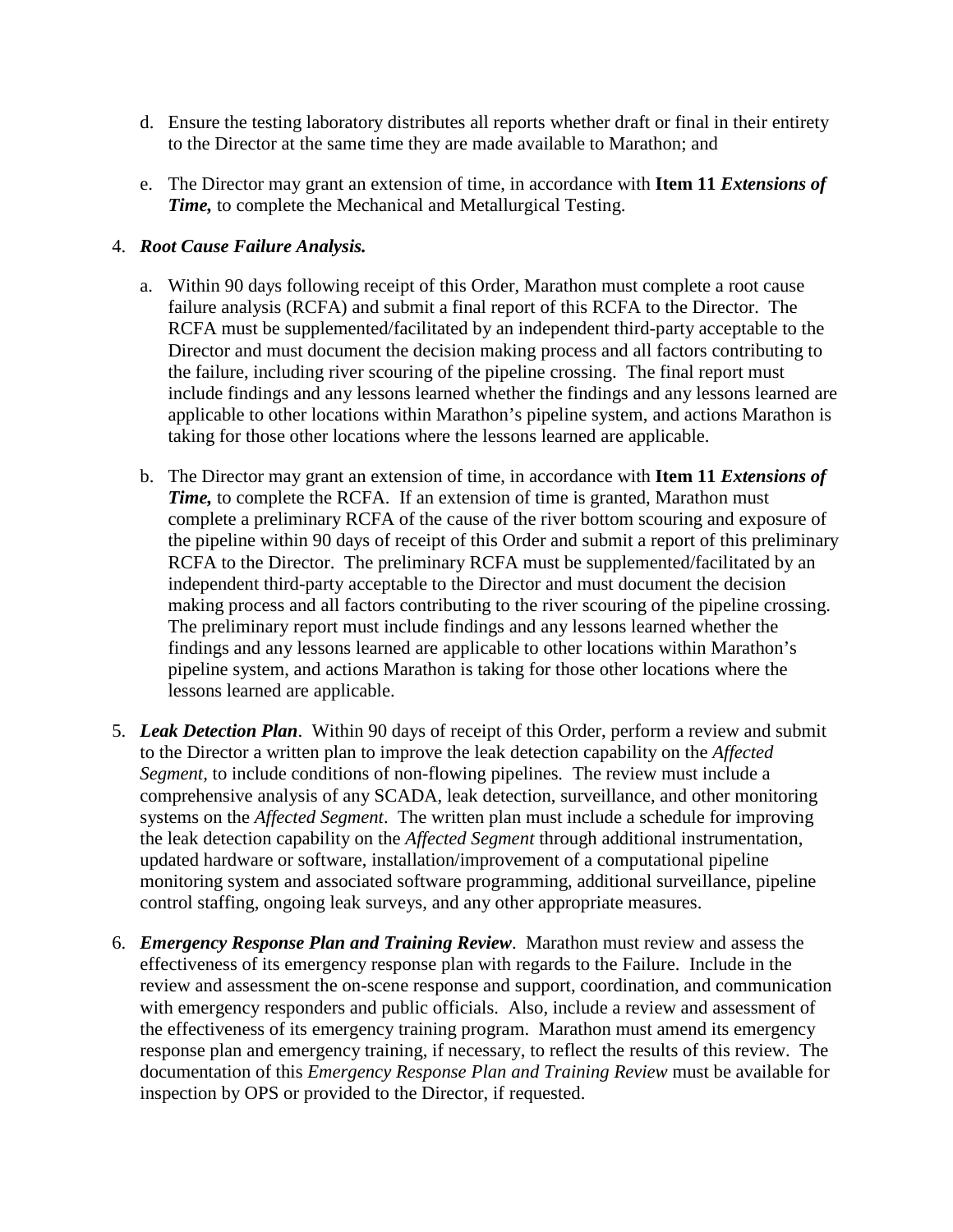- 7. *CAO Documentation Report (CDR*). Marathon must create and revise, as necessary, a CAO Documentation Report (CDR). When Marathon has concluded all the items in this Order, it will submit the final CDR in its entirety to the Director. This will allow the Director to complete a thorough review of all actions taken by Marathon with regards to this Order prior to approving the closure of this Order. The intent is for the CDR to summarize all activities and documentation associated with this Order in one document.
	- a. The Director may approve the CDR incrementally without approving the entire CDR.
	- b. Once approved by the Director, the CDR will be incorporated by reference into this Order.
	- c. The CDR must include but not be limited to:
		- i. Table of Contents;
		- ii. Summary of the pipeline failure of April 17, 2016, and the response activities;
		- iii. Summary of pipe data/properties and all prior assessments of the *Affected Segment*;
		- iv. Summary of all tests, inspections, assessments, evaluations, and analysis required by the Order;
		- v. Summary of the Mechanical and Metallurgical Testing as required by the Order;
		- vi. Summary of the RCFA with all root causes as required by the Order;
		- vii. Lessons learned while completing this Order;
		- viii. A path forward describing specific actions Marathon will take on its entire pipeline system as a result of the lessons learned from work on this Order; and
		- ix. Appendices (if required).

#### **Other Requirements:**

- 8. *Reporting.* Marathon must submit quarterly reports to the Director that: (1) include all available data and results of the testing and evaluations required by this Order; and (2) describe the progress of the repairs or other remedial actions being undertaken. The first quarterly report is due on *August 1, 2016*. The Director may change the interval for the submission of these reports.
- 9. *Documentation of the Costs*. It is requested but not required that Respondent maintain documentation of the costs associated with implementation of this Order. Include in each monthly report submitted, the to-date total costs associated with: (1) preparation and revision of procedures, studies and analyses; (2) physical changes to pipeline infrastructure, including repairs, replacements and other modifications; and (3) environmental remediation, if applicable.